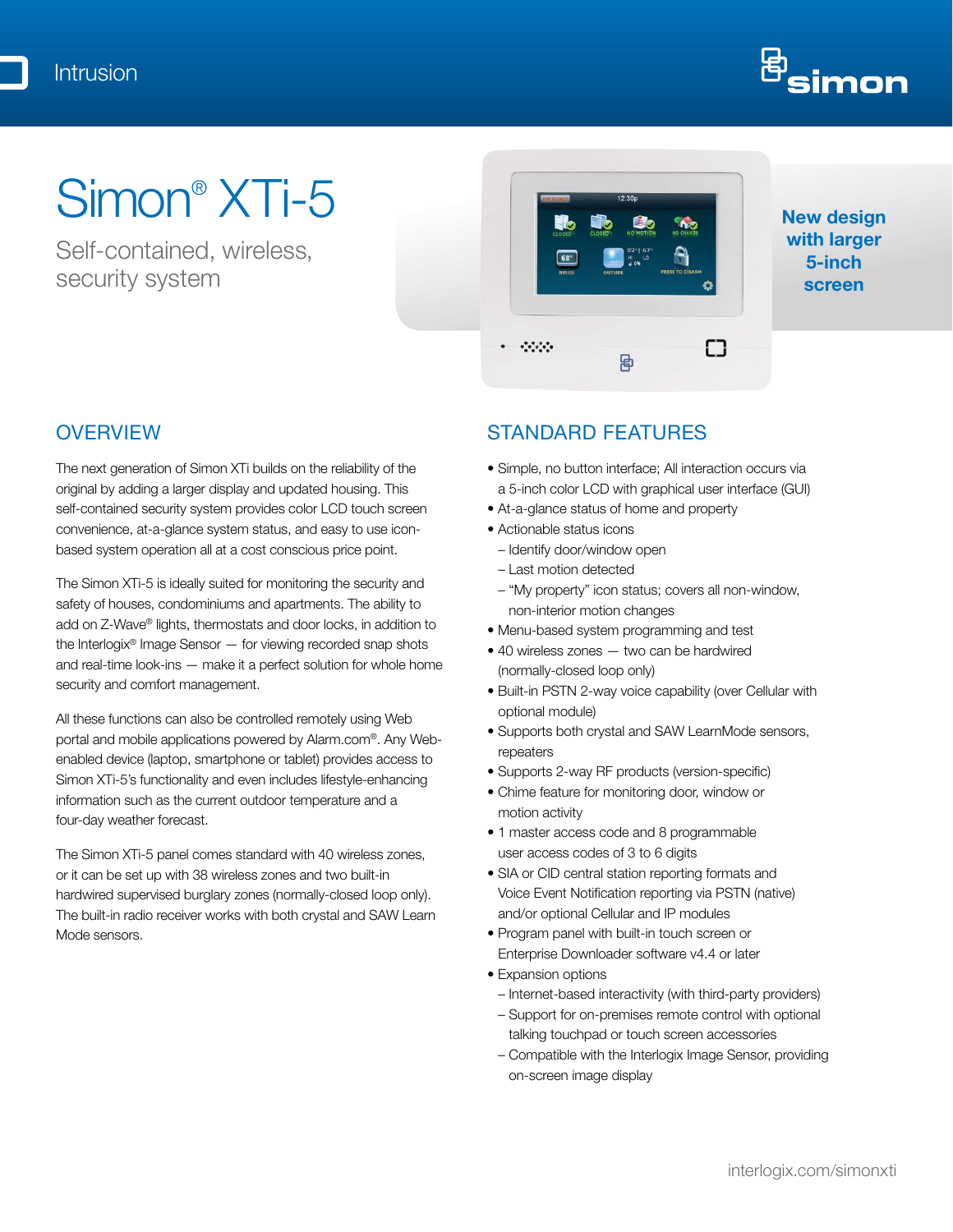## FEATURES DESIGNED TO SECURE YOUR HOME AND PROTECT YOUR FAMILY

#### Safe

**Two-way communication –** microphone for emergency two-way communication with monitoring station personnel **Battery backup –** backup power supply keeps the system operational during power failures

#### **Effective**

**Emergency fast-action buttons – in monitored systems quickly** summon Fire, Medical or Police assistance

Integrated siren – siren is compliant with UL listing requirements on sound output, to provide effective alert notice throughout the home Hear clearly - speaker for voice audio status messages and prompts, live communications with monitoring station personnel and configurable "voice chimes"

## **Convenient**

Easy to read - large 5" color LCD touch screen provides "At-a-Glance" status of home and property

User friendly – simple, easy to understand and operate, icon driven, touch screen interface — great for users of all ages

Stay connected - control lights, thermostats, door locks and other Z-Wave® enabled devices for enhanced convenience, safety and value



## Options to make the most of your system

With the optional cellular reporting and Alarm.com® features, Simon® XTi-5 enables remote monitoring and control of your security system for convenient and effective home protection.

- Receive voice, email or text message reports
- Remote lighting, locks and thermostat control
- Monitor household activity in real time
- Arm/Disarm Simon XTi from anywhere
- Image capture and display via wireless Image Sensors
- Powered by Alarm.com for advanced interactive home services
	- Optional HVAC, lighting, and lock control devices with programmable options help promote energy savings
	- Four-day weather forecast adds value and lifestyle convenience
	- Z-Wave door lock support and indicator status



### At-A-Glance Home Status

Quick, at-a-glance home status provides a complete view of home systems including security, indoor temperature and weather.

| EMERGENCY                | 12:30p |   | <b>X</b> CLOSE |
|--------------------------|--------|---|----------------|
| <b>Enter Access Code</b> |        |   | 3              |
|                          |        |   | 6              |
|                          |        | я | a              |
| <b>CLEAR</b>             |        |   |                |

### Electronic Keypad

Offers user-friendly system control and operation via the electronic keypad.

## **OPTIONAL SERVICF**

 $\left(\bigwedge\right)$  ALARM.COM  $12:30p$  $\overline{\mathbf{r}}$ Current Thermostat  $12$  $\overline{\mathbf{3}}$  $77^\circ$ Set To System Fan  $\sim$  $A/C$ ON  $72^\circ$ HOLD HEAT AUTO  $\overline{\mathbf{v}}$ OFF

#### Thermostatic Control

Thermostatic control makes it easy to set automation schedules in conjunction with lighting and security events to help save energy and reduce utility bills.

| <b>System Programming</b>             |                                     |                                 |
|---------------------------------------|-------------------------------------|---------------------------------|
| <b>ACCESS</b><br>CODES                | <b>SECURITY</b>                     | PHONE<br><b>NUMBERS</b>         |
| PHONE<br><b>OPTIONS</b>               | <b>SENSORS</b>                      | <b>REPORTING</b>                |
| <b>TIMERS</b>                         | <b>TOUCHPAD</b><br><b>OPTIONS</b>   | <b>SYSTEM</b><br><b>OPTIONS</b> |
| <b>SIREN</b><br><b>OPTIONS</b>        | <b>AUDIO</b><br><b>VERIFICATION</b> | <b>SYSTEM</b><br><b>TESTS</b>   |
| <b>INTERACTIVE</b><br><b>SERVICES</b> |                                     |                                 |

### Menu-Based System Programming

Menu-based system programming and testing enables fast and accurate installation of the panel and supported devices.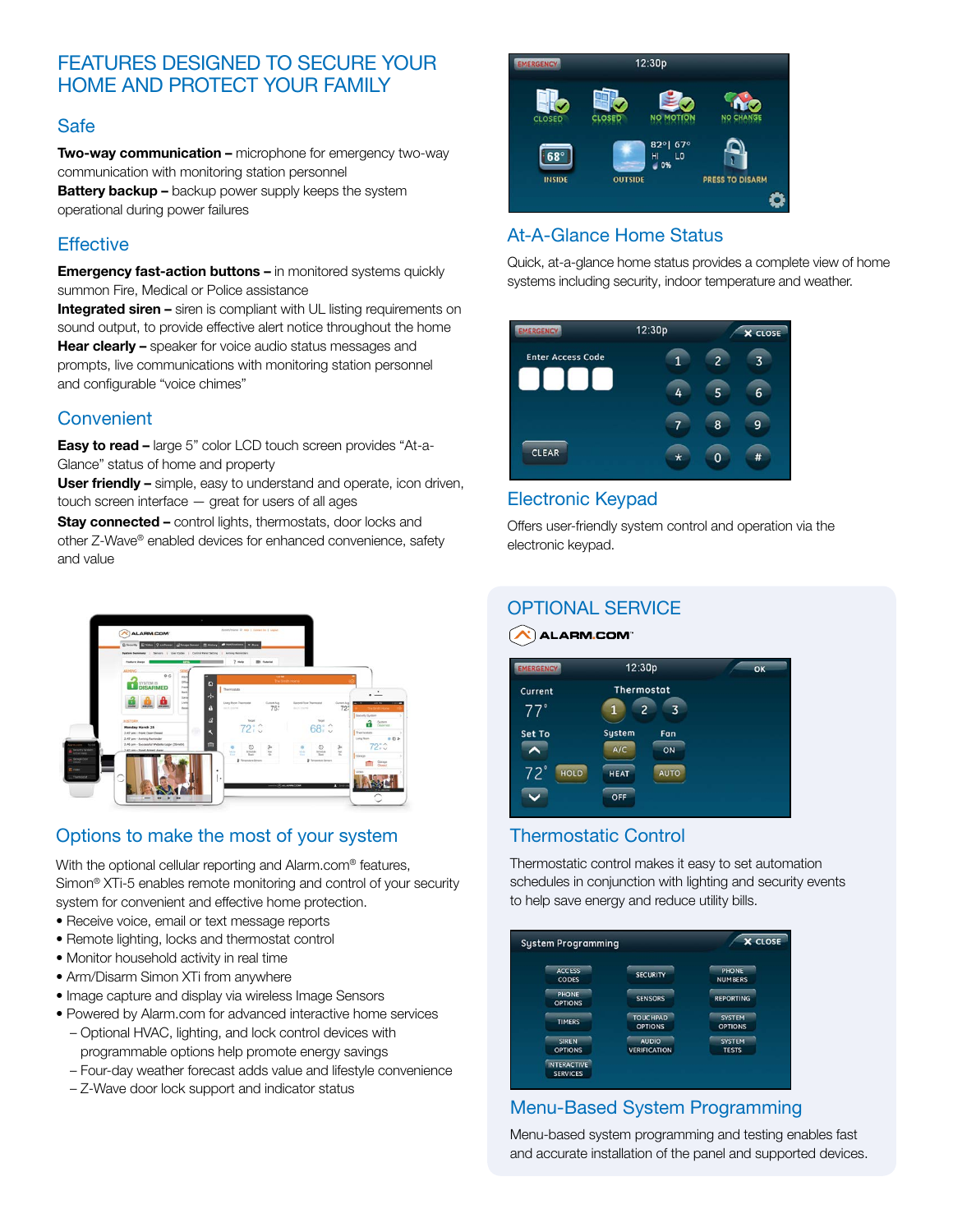## **Specifications**

#### Electrical

| Required transformer                     | Class II, 9VAC, 3.34A, 60 Hz (60899,<br>60-899-CN in Canada)                         |
|------------------------------------------|--------------------------------------------------------------------------------------|
| Fuse                                     | Non-replaceable transformer fuse                                                     |
| Backup batteries                         | 6VDC, 2100mAh, NIMH (600-XTI-BAT)                                                    |
| Backup time                              | 24 hours (fully charged)                                                             |
| <b>Battery test</b>                      | 10 seconds under load every 4 hours                                                  |
| <b>Touch Screen</b>                      | 5" diagonal (4.3" x 2.5"), Resistive Touch<br>Screen; 480x272 resolution, 64k colors |
| <b>Radio receiver</b>                    |                                                                                      |
| Type                                     | SAW-controlled superheterodyne                                                       |
| Frequency                                | 319.5 MHz/ Bandwidth 350 kHz                                                         |
| Sensitivity                              | 110 dBm nominal                                                                      |
| Nom. range without<br>GSM module present | Approx. 1100-ft. open-air receiving range                                            |
| Nom. range with GSM<br>module present    | Approx. 800-ft. open-air receiving range                                             |
|                                          |                                                                                      |
| Telephone/modem                          |                                                                                      |
| Dialing                                  | DTMF or pulse                                                                        |
| Modem                                    | Modified Bell 103 (110 or 300 bps)                                                   |
| Telephone interface                      | Line seizure relay                                                                   |
| Inputs/outputs                           |                                                                                      |
| Total input zones                        | 40 or 38 wireless and 2 hardwire<br>(normally-closed loop only)                      |
| Auxiliary power                          | Unregulated 5.1 to 12VDC; power-limited<br>to 250mA (maximum) @ 10VDC                |
| Siren output                             | 1 Hardwire Interior Siren (5.1 to 9VDC)                                              |
| <b>Digitized voice</b>                   |                                                                                      |
|                                          | Continuous Variable Slope Data                                                       |
| Digitization type                        | (CVSD) Modulation                                                                    |
| Playback rate                            | 88,200 bits/second                                                                   |
|                                          |                                                                                      |
| Environmental                            |                                                                                      |
| Operating temperature                    | 32°F~122°F (0°C~49°C)                                                                |
| Relative humidity                        | 90% max. (non-condensing)                                                            |
|                                          |                                                                                      |
| <b>Physical</b>                          |                                                                                      |
| Color                                    | White                                                                                |
| Dimensions (LxWxD)                       | 5.97 x 7.24 x 1.71 in. (151 x 183 x 43 mm)                                           |
| Weight, without battery                  | 1.0 lb. (454 g)                                                                      |
| Installation                             | Wall mount                                                                           |
| Construction, chassis                    | ABS                                                                                  |
| Regulatory                               |                                                                                      |
| FCC                                      | Part 15, Part 68                                                                     |
| UL                                       | 985, 1023, 1635/ULC Listing<br>ORD-C102319-74, ULC-S545-M89                          |
| <b>CSFM</b>                              | California State Fire Marshall                                                       |
| CP01-2007                                |                                                                                      |
|                                          |                                                                                      |

## Ordering Information

#### Simon® XTi-5 Packages

| 80-632-3N-XT5    | Simon XTi Starter Kit (5" touch screen)                                           |
|------------------|-----------------------------------------------------------------------------------|
| 80-649-3N-XT5    | Simon XTi Crystal 3/1/1 Kit (5" touch<br>screen)                                  |
| 80-632-3N-CN-XT5 | Simon XTi Canadian Starter Kit (5" touch<br>screen)                               |
| 80-632-3N-MN-XT5 | Monotronics® Simon XTi Starter Kit (5"<br>touch screen)                           |
| 80-649-3N-XT5-TS | Simon XTi (5" touch screen) w/one Two-<br>Way Touch Screen (available early 2017) |

#### Accessories (sample list of compatible devices)

| TX-1012-01-1       | Micro Crystal Door/Window Sensor                                                           |
|--------------------|--------------------------------------------------------------------------------------------|
| 60-362N-10-319.5   | Crystal Door/Window Sensor                                                                 |
| <b>TX-E101</b>     | 4-Button Chrome Keyfob                                                                     |
| TX-4200-01-1       | Wireless Personal Panic Device                                                             |
| 60-807-95R         | SAW Pet Immune Motion Sensor                                                               |
| 13-949             | <b>Interior Siren</b>                                                                      |
| 13-950             | <b>Exterior Siren</b>                                                                      |
| 60-924-RF-TS       | Two-Way Talking Touch Screen                                                               |
| 60-924-RF-TS-FR    | French Two-Way Talking Touch Screen                                                        |
| TX-6310-01-1       | Carbon Monoxide                                                                            |
| <b>TX-E231</b>     | Door/Window Sensor w/External Contact<br>Input                                             |
| TX-6010-01-1       | Smoke Detector                                                                             |
| <b>TX-E601</b>     | Flood/Freeze Sensors                                                                       |
| 600-1048-XT-LTE-VZ | LTE Radio for XT/XTi w/Z-Wave® and<br>Image Sensor Ready for Verizon <sup>®</sup> Network  |
| 600-1048-XT-ZX-TM  | HSPA Radio for XT/XTi w/Z-Wave and<br>Image Sensor Ready for T-Mobile <sup>®</sup> Network |
| 600-1048-XT-ZX-AT  | HSPA Radio for XT/XTi w/Z-Wave and<br>Image Sensor Ready for AT&T™ Network                 |
| 600-1048-XT-ZX-VZ  | CDMA Radio for XT/XTi w/Z-Wave and<br>Image Sensor Ready for Verizon Network               |
| 600-1048-XT-ZX-RG  | HSPA Radio for XT/XTi w/Z-Wave and Im-<br>age Sensor Ready for Rogers™ Network             |
| 600-9400-IMAG      | Image Sensor                                                                               |
| <b>13-CT32</b>     | Z-Wave Thermostat                                                                          |
| IS-ZW-AM-1         | Z-Wave Plug-in Fluorescent Light and<br>Appliance Module                                   |
| IS-ZW-LM-1         | Z-Wave Plug-in Lamp Module                                                                 |
| IS-ZW-OM-1         | Z-Wave Outdoor Module                                                                      |
| <b>IS-ZW-WS-1</b>  | Z-Wave In-wall On/Off Switch                                                               |